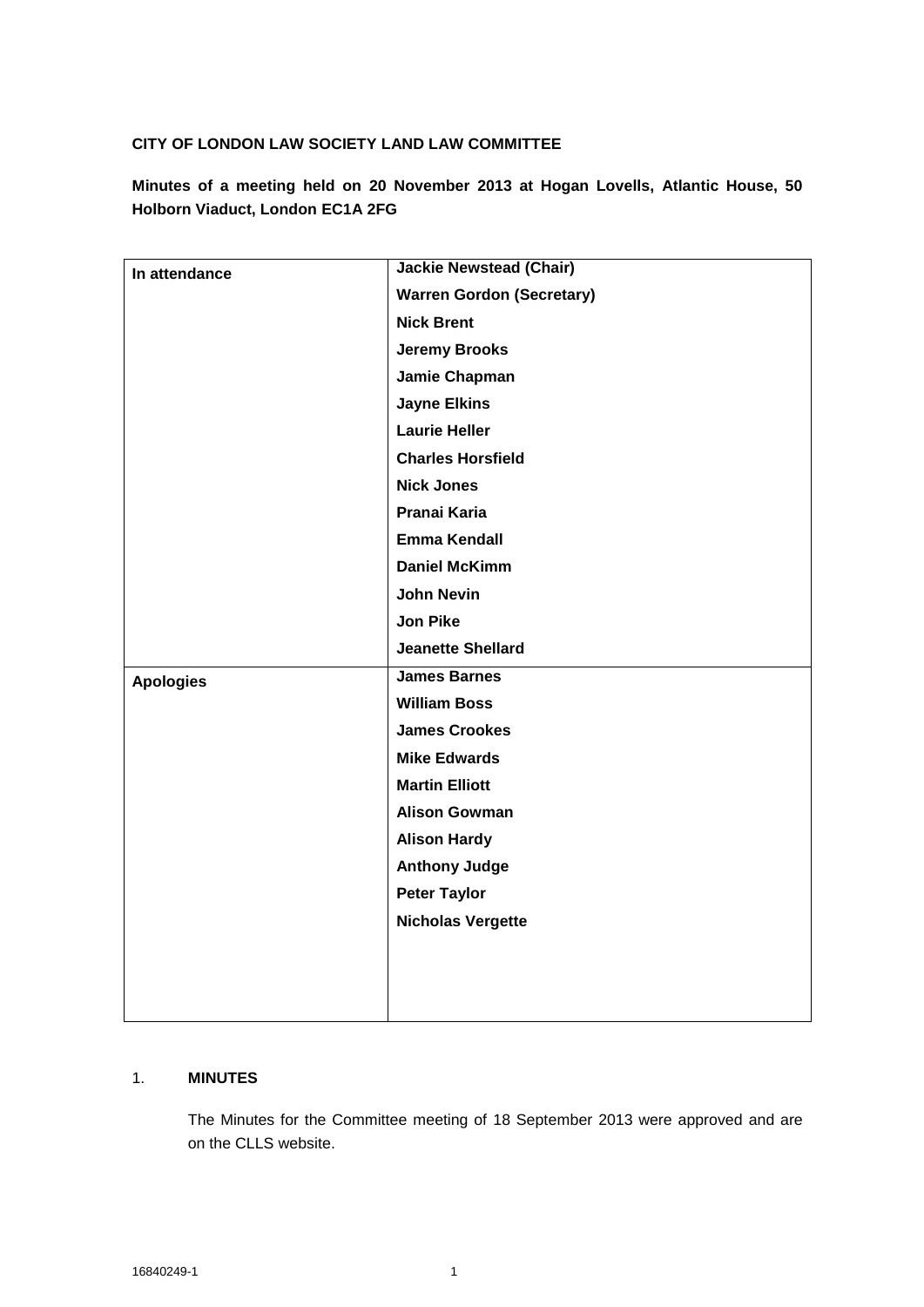# 2. **PROTOCOL FOR DISCHARGING MORTGAGES IN COMMERCIAL PROPERTY TRANSACTIONS**

The Protocol is almost in final form. The Committee's sub-group awaits the endorsement of the Financial Law Committee of the CLLS. Some competition law concerns of the Chair of that Committee have been addressed in the Protocol's drafting.

## 3. **LEASE INSURANCE CLAUSES PROJECT**

Most of the meeting was taken up with a detailed discussion of the insurance clauses for a rack rent commercial lease produced by the Committee's sub-group. Many thanks to the Committee for its contributions at the meeting. The sub-group will have a further meeting to discuss the comments, and any further comments from the Committee should be emailed to Warren Gordon. The intention is for the revised clauses to be sent to the Committee for any final comments and for them then to be added to the CLLS website.

#### 4. **PRE-PACKS PROJECT**

The British Property Federation will be surveying their members on pre-packs (administration) and will be meeting to sign off on the questions. The questions will then be sent to the Committee's sub-group on pre-packs for its consideration.

### 5. **CERTIFICATE OF TITLE**

Jackie Newstead will discuss with the Chair of the Construction Law committee the possibility of an annex to the certificate of title for construction documentation.

A sub-group of the Committee will progress a project to produce a standard form overlay or wrapper for the Certificate of Title. The sub-group comprises Daniel McKimm, Peter Taylor, Mike Edwards, John Nevin, Jeanette Shellard, Nicholas Vergette and Warren Gordon. Other volunteers are requested as well as examples of overlay or wrapper documents for the Certificate.

# 6. **DRAFTING FOR COMMUNITY INFRASTRUCTURE LEVY IN PROPERTY DOCUMENTATION**

Some drafting for the Community infrastructure levy has been produced by Warren Gordon and this will be considered by the Committee at the January 2014 meeting.

### 7. **TOPICS FOR PROJECTS**

The Committee remains very interested in any ideas that members may have for future projects so please send them through.

#### 8. **AOB**

There are a number of membership vacancies and positions will need to be advertised in accordance with CLLS procedures.